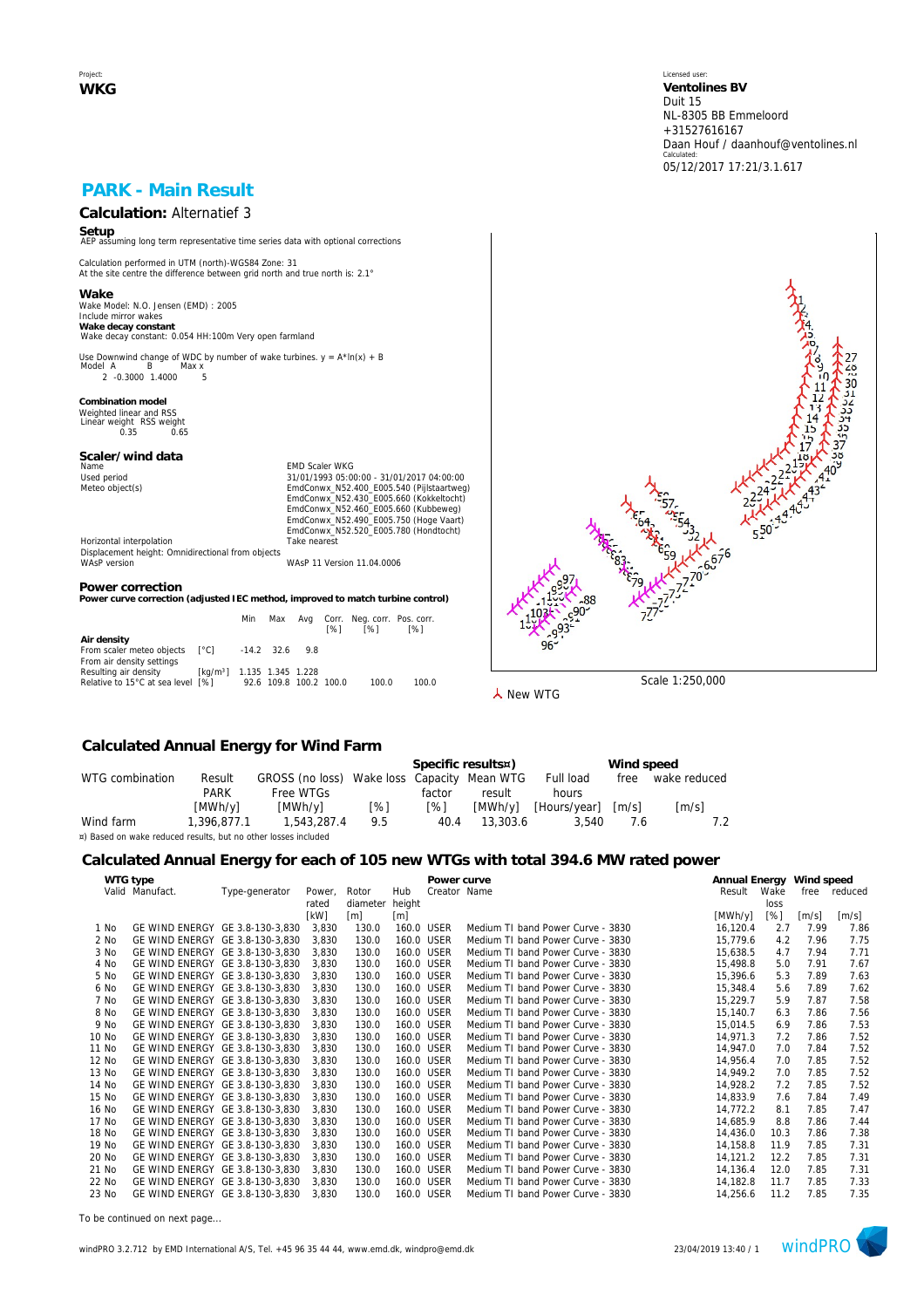#### Licensed user: **Ventolines BV**  Duit 15 NL-8305 BB Emmeloord +31527616167 Daan Houf / daanhouf@ventolines.nl Calculated: 05/12/2017 17:21/3.1.617

### **PARK - Main Result Calculation:** Alternatief 3

|               | continued from previous page    |                |        |                 |     |              |                                                              |                          |            |       |              |
|---------------|---------------------------------|----------------|--------|-----------------|-----|--------------|--------------------------------------------------------------|--------------------------|------------|-------|--------------|
|               | WTG type                        |                |        |                 |     | Power curve  |                                                              | Annual Energy Wind speed |            |       |              |
|               | Valid Manufact.                 | Type-generator | Power, | Rotor           | Hub | Creator Name |                                                              | Result                   | Wake       | free  | reduced      |
|               |                                 |                | rated  | diameter height |     |              |                                                              |                          | loss       |       |              |
|               |                                 |                | [kW]   | [m]             | [m] |              |                                                              | [MWh/y]                  | [%]        | [m/s] | [m/s]        |
| 24 No         | GE WIND ENERGY GE 3.8-130-3,830 |                | 3,830  | 130.0           |     | 160.0 USER   | Medium TI band Power Curve - 3830                            | 14,396.5                 | 10.5       | 7.86  | 7.39         |
| 25 No         | GE WIND ENERGY GE 3.8-130-3,830 |                | 3,830  | 130.0           |     | 160.0 USER   | Medium TI band Power Curve - 3830                            | 14,590.6                 | 9.2        | 7.85  | 7.44         |
| 26 No         | GE WIND ENERGY GE 3.8-130-3,830 |                | 3,830  | 130.0           |     | 160.0 USER   | Medium TI band Power Curve - 3830                            | 15,088.3                 | 5.8        | 7.83  | 7.57         |
| 27 No         | GE WIND ENERGY GE 3.8-130-3,830 |                | 3,830  | 130.0           |     | 160.0 USER   | Medium TI band Power Curve - 3830                            | 15,152.2                 | 6.9        | 7.90  | 7.59         |
| 28 No         | GE WIND ENERGY GE 3.8-130-3,830 |                | 3,830  | 130.0           |     | 160.0 USER   | Medium TI band Power Curve - 3830                            | 14,975.0                 | 8.0        | 7.91  | 7.53         |
| 29 No         | GE WIND ENERGY GE 3.8-130-3,830 |                | 3,830  | 130.0           |     | 160.0 USER   | Medium TI band Power Curve - 3830                            | 14,893.9                 | 8.3        | 7.90  | 7.51         |
| 30 No         | GE WIND ENERGY GE 3.8-130-3,830 |                | 3,830  | 130.0           |     | 160.0 USER   | Medium TI band Power Curve - 3830                            | 14,808.5                 | 8.7        | 7.89  | 7.48         |
| 31 No         | GE WIND ENERGY GE 3.8-130-3,830 |                | 3,830  | 130.0           |     | 160.0 USER   | Medium TI band Power Curve - 3830                            | 14,745.8                 | 9.0        | 7.89  | 7.47         |
| 32 No         | GE WIND ENERGY GE 3.8-130-3,830 |                | 3,830  | 130.0           |     | 160.0 USER   | Medium TI band Power Curve - 3830                            | 14,740.7                 | 9.1        | 7.90  | 7.47         |
| 33 No         | GE WIND ENERGY GE 3.8-130-3,830 |                | 3,830  | 130.0           |     | 160.0 USER   | Medium TI band Power Curve - 3830                            | 14,739.9                 | 9.2        | 7.90  | 7.47         |
| 34 No         | GE WIND ENERGY GE 3.8-130-3,830 |                | 3,830  | 130.0           |     | 160.0 USER   | Medium TI band Power Curve - 3830                            | 14,719.1                 | 9.0        | 7.88  | 7.46         |
| 35 No         | GE WIND ENERGY GE 3.8-130-3,830 |                | 3,830  | 130.0           |     | 160.0 USER   | Medium TI band Power Curve - 3830                            | 14,772.1                 | 8.8        | 7.89  | 7.48         |
| 36 No         | GE WIND ENERGY GE 3.8-130-3,830 |                | 3,830  | 130.0           |     | 160.0 USER   | Medium TI band Power Curve - 3830                            | 14,785.8                 | 8.7        | 7.89  | 7.48         |
| 37 No         | GE WIND ENERGY GE 3.8-130-3,830 |                | 3,830  | 130.0           |     | 160.0 USER   | Medium TI band Power Curve - 3830                            | 14,774.1                 | 8.7        | 7.88  | 7.48         |
| 38 No         | GE WIND ENERGY GE 3.8-130-3,830 |                | 3,830  | 130.0           |     | 160.0 USER   | Medium TI band Power Curve - 3830                            | 14,695.9                 | 8.9        | 7.87  | 7.45         |
| 39 No         | GE WIND ENERGY GE 3.8-130-3,830 |                | 3,830  | 130.0           |     | 160.0 USER   | Medium TI band Power Curve - 3830                            | 14,349.1                 | 11.1       | 7.87  | 7.36         |
| 40 No         | GE WIND ENERGY GE 3.8-130-3,830 |                | 3,830  | 130.0           |     | 160.0 USER   | Medium TI band Power Curve - 3830                            | 14,256.0                 | 11.6       | 7.87  | 7.34         |
| 41 No         | GE WIND ENERGY GE 3.8-130-3,830 |                | 3,830  | 130.0           |     | 160.0 USER   | Medium TI band Power Curve - 3830                            | 14,259.3                 | 11.6       | 7.87  | 7.34         |
| 42 No         | GE WIND ENERGY GE 3.8-130-3,830 |                | 3,830  | 130.0           |     | 160.0 USER   | Medium TI band Power Curve - 3830                            | 14,278.8                 | 11.4       | 7.86  | 7.34         |
| 43 No         | GE WIND ENERGY GE 3.8-130-3,830 |                | 3,830  | 130.0           |     | 160.0 USER   | Medium TI band Power Curve - 3830                            | 14,331.7                 | 11.1       | 7.87  | 7.36         |
| 44 No         | GE WIND ENERGY GE 3.8-130-3.830 |                | 3,830  | 130.0           |     | 160.0 USER   | Medium TI band Power Curve - 3830                            | 14,387.4                 | 10.9       | 7.87  | 7.38         |
| 45 No         | GE WIND ENERGY GE 3.8-130-3,830 |                | 3,830  | 130.0           |     | 160.0 USER   | Medium TI band Power Curve - 3830                            | 14,298.5                 | 11.4       | 7.88  | 7.36         |
| 46 No         | GE WIND ENERGY GE 3.8-130-3,830 |                | 3,830  | 130.0           |     | 160.0 USER   | Medium TI band Power Curve - 3830                            | 14,291.3                 | 11.6       | 7.89  | 7.36         |
| 47 No         | GE WIND ENERGY GE 3.8-130-3,830 |                | 3,830  | 130.0           |     | 160.0 USER   | Medium TI band Power Curve - 3830                            | 14,324.9                 | 11.5       | 7.89  | 7.38         |
| 48 No         | GE WIND ENERGY GE 3.8-130-3,830 |                | 3,830  | 130.0           |     | 160.0 USER   | Medium TI band Power Curve - 3830                            | 14,378.2                 | 11.2       | 7.89  | 7.39         |
| 49 No         | GE WIND ENERGY GE 3.8-130-3,830 |                | 3,830  | 130.0           |     | 160.0 USER   | Medium TI band Power Curve - 3830                            | 14,479.1                 | 10.6       | 7.90  | 7.42         |
| 50 No         | GE WIND ENERGY GE 3.8-130-3,830 |                | 3,830  | 130.0           |     | 160.0 USER   | Medium TI band Power Curve - 3830                            | 14,707.9                 | 9.3        | 7.91  | 7.49         |
| 51 No         | GE WIND ENERGY GE 3.8-130-3,830 |                |        | 130.0           |     | 160.0 USER   | Medium TI band Power Curve - 3830                            | 15.296.0                 |            | 7.92  |              |
| 52 No         | GE WIND ENERGY GE 3.8-130-3,830 |                | 3,830  |                 |     | 160.0 USER   |                                                              | 14.773.5                 | 5.8<br>8.4 | 7.88  | 7.66<br>7.49 |
| 53 No         |                                 |                | 3,830  | 130.0           |     |              | Medium TI band Power Curve - 3830                            |                          |            | 7.88  |              |
|               | GE WIND ENERGY GE 3.8-130-3,830 |                | 3,830  | 130.0           |     | 160.0 USER   | Medium TI band Power Curve - 3830                            | 14,604.3                 | 9.5        |       | 7.43         |
| 54 No         | GE WIND ENERGY GE 3.8-130-3,830 |                | 3,830  | 130.0           |     | 160.0 USER   | Medium TI band Power Curve - 3830                            | 14,629.3                 | 9.5        | 7.89  | 7.44         |
| 55 No         | GE WIND ENERGY GE 3.8-130-3,830 |                | 3,830  | 130.0           |     | 160.0 USER   | Medium TI band Power Curve - 3830                            | 14.637.4                 | 9.3        | 7.88  | 7.44         |
| 56 No         | GE WIND ENERGY GE 3.8-130-3,830 |                | 3,830  | 130.0           |     | 160.0 USER   | Medium TI band Power Curve - 3830                            | 14,706.5                 | 8.9        | 7.88  | 7.46         |
| 57 No         | GE WIND ENERGY GE 3.8-130-3,830 |                | 3,830  | 130.0           |     | 160.0 USER   | Medium TI band Power Curve - 3830                            | 14,857.2                 | 8.0        | 7.88  | 7.50         |
| 58 No         | GE WIND ENERGY GE 3.8-130-3,830 |                | 3,830  | 130.0           |     | 160.0 USER   | Medium TI band Power Curve - 3830                            | 15,222.6                 | 5.6        | 7.87  | 7.61         |
| 59 No         | GE WIND ENERGY GE 3.8-130-3,830 |                | 3,830  | 130.0           |     | 160.0 USER   | Medium TI band Power Curve - 3830                            | 14,873.2                 | 8.0        | 7.88  | 7.51         |
| 60 No         | GE WIND ENERGY GE 3.8-130-3,830 |                | 3,830  | 130.0           |     | 160.0 USER   | Medium TI band Power Curve - 3830                            | 14,663.4                 | 9.0        | 7.87  | 7.44         |
| 61 No         | GE WIND ENERGY GE 3.8-130-3,830 |                | 3,830  | 130.0           |     | 160.0 USER   | Medium TI band Power Curve - 3830                            | 14,701.9                 | 9.1        | 7.89  | 7.45         |
| 62 No         | GE WIND ENERGY GE 3.8-130-3,830 |                | 3,830  | 130.0           |     | 160.0 USER   | Medium TI band Power Curve - 3830                            | 14,689.7                 | 9.1        | 7.89  | 7.45         |
| 63 No         | GE WIND ENERGY GE 3.8-130-3,830 |                | 3,830  | 130.0           |     | 160.0 USER   | Medium TI band Power Curve - 3830                            | 14,724.6                 | 8.8        | 7.88  | 7.46         |
| 64 No         | GE WIND ENERGY GE 3.8-130-3,830 |                | 3,830  | 130.0           |     | 160.0 USER   | Medium TI band Power Curve - 3830                            | 14,806.6                 | 8.0        | 7.86  | 7.48         |
| 65 No         | GE WIND ENERGY GE 3.8-130-3,830 |                | 3,830  | 130.0           |     | 160.0 USER   | Medium TI band Power Curve - 3830                            | 15,188.4                 | 5.7        | 7.87  | 7.59         |
| 66 No         | GE WIND ENERGY GE 3.8-130-3,830 |                | 3,830  | 130.0           |     | 160.0 USER   | Medium TI band Power Curve - 3830                            | 14,601.1                 | 10.0       | 7.92  | 7.47         |
| 67 No         | GE WIND ENERGY GE 3.8-130-3,830 |                | 3,830  | 130.0           |     | 160.0 USER   | Medium TI band Power Curve - 3830                            | 14,448.8                 | 11.0       | 7.92  | 7.42         |
| 68 No         | GE WIND ENERGY GE 3.8-130-3,830 |                | 3,830  | 130.0           |     | 160.0 USER   | Medium TI band Power Curve - 3830                            | 14,410.2                 | 11.3       | 7.92  | 7.41         |
| 69 No         | GE WIND ENERGY GE 3.8-130-3,830 |                | 3,830  | 130.0           |     | 160.0 USER   | Medium TI band Power Curve - 3830                            | 14,412.9                 | 11.2       | 7.91  | 7.41         |
| 70 No         | GE WIND ENERGY GE 3.8-130-3,830 |                | 3,830  | 130.0           |     | 160.0 USER   | Medium TI band Power Curve - 3830                            | 14,471.3                 | 11.0       | 7.92  | 7.42         |
| 71 No         | GE WIND ENERGY GE 3.8-130-3.830 |                | 3,830  | 130.0           |     | 160.0 USER   | Medium TI band Power Curve - 3830                            | 14,559.1                 | 10.4       | 7.92  | 7.44         |
| 72 No         | GE WIND ENERGY GE 3.8-130-3,830 |                | 3,830  | 130.0           |     | 160.0 USER   | Medium TI band Power Curve - 3830                            | 14,921.5                 | 8.1        | 7.92  | 7.54         |
| 73 Yes        | <b>VESTAS</b>                   | V117-3.6-3,600 | 3,600  | 117.0           |     | 97.5 EMD     | Level 0 - Calculated - Modes PO1 & PO1-0S - 01-2016 10,008.4 |                          | 14.4       | 7.08  | 6.57         |
| 74 Yes        | <b>VESTAS</b>                   | V117-3.6-3,600 | 3,600  | 117.0           |     | 97.5 EMD     | Level 0 - Calculated - Modes PO1 & PO1-0S - 01-2016          | 9,922.6                  | 14.7       | 7.05  | 6.54         |
| 75 Yes        | <b>VESTAS</b>                   | V117-3.6-3,600 | 3,600  | 117.0           |     | 97.5 EMD     | Level 0 - Calculated - Modes PO1 & PO1-0S - 01-2016 10,010.5 |                          | 14.1       | 7.06  | 6.57         |
| 76 Yes        | <b>VESTAS</b>                   | V117-3.6-3,600 | 3,600  | 117.0           |     | 97.5 EMD     | Level 0 - Calculated - Modes PO1 & PO1-0S - 01-2016 10,078.8 |                          | 13.3       | 7.05  | 6.59         |
| 77 Yes        | <b>VESTAS</b>                   | V117-3.6-3,600 | 3,600  | 117.0           |     | 97.5 EMD     | Level 0 - Calculated - Modes PO1 & PO1-0S - 01-2016 10,228.7 |                          | 11.7       | 7.04  | 6.64         |
| 78 Yes        | VESTAS                          | V117-3.6-3,600 | 3,600  | 117.0           |     | 97.5 EMD     | Level 0 - Calculated - Modes PO1 & PO1-0S - 01-2016 10,988.7 |                          | 5.0        | 7.04  | 6.84         |
| 79 Yes        | <b>VESTAS</b>                   | V117-3.6-3,600 | 3,600  | 117.0           |     | 97.5 EMD     | Level 0 - Calculated - Modes PO1 & PO1-0S - 01-2016 10,456.6 |                          | 9.2        | 7.03  | 6.69         |
| 80 Yes        | VESTAS                          | V117-3.6-3,600 | 3,600  | 117.0           |     | 97.5 EMD     | Level 0 - Calculated - Modes PO1 & PO1-0S - 01-2016 10,295.7 |                          | 10.8       | 7.03  | 6.64         |
| 81 Yes        | <b>VESTAS</b>                   | V117-3.6-3,600 | 3,600  | 117.0           |     | 97.5 EMD     | Level 0 - Calculated - Modes PO1 & PO1-0S - 01-2016 10,210.6 |                          | 11.1       | 7.02  | 6.61         |
| 82 Yes        | <b>VESTAS</b>                   | V117-3.6-3,600 | 3,600  | 117.0           |     | 97.5 EMD     | Level 0 - Calculated - Modes PO1 & PO1-0S - 01-2016 10,202.8 |                          | 10.9       | 7.01  | 6.61         |
| 83 Yes        | <b>VESTAS</b>                   | V117-3.6-3,600 | 3,600  | 117.0           |     | 97.5 EMD     | Level 0 - Calculated - Modes PO1 & PO1-0S - 01-2016 10,170.8 |                          | 11.0       | 7.00  | 6.60         |
| 84 Yes        | <b>VESTAS</b>                   | V117-3.6-3,600 | 3,600  | 117.0           |     | 97.5 EMD     | Level 0 - Calculated - Modes PO1 & PO1-0S - 01-2016          | 10,161.3                 | 11.0       | 7.00  | 6.60         |
| 85 Yes        | <b>VESTAS</b>                   | V117-3.6-3,600 | 3,600  | 117.0           |     | 97.5 EMD     | Level 0 - Calculated - Modes PO1 & PO1-0S - 01-2016 10,158.9 |                          | 10.6       | 6.98  | 6.60         |
| 86 Yes        | <b>VESTAS</b>                   | V117-3.6-3,600 | 3,600  | 117.0           |     | 97.5 EMD     | Level 0 - Calculated - Modes PO1 & PO1-0S - 01-2016 10,260.2 |                          | 9.6        | 6.98  | 6.64         |
| 87 Yes        | VESTAS                          | V117-3.6-3,600 | 3,600  | 117.0           |     | 97.5 EMD     | Level 0 - Calculated - Modes PO1 & PO1-0S - 01-2016          | 10,523.8                 | 6.5        | 6.95  | 6.73         |
| 88 Yes        | <b>VESTAS</b>                   | V117-3.6-3,600 | 3,600  | 117.0           |     | 97.5 EMD     | Level 0 - Calculated - Modes PO1 & PO1-0S - 01-2016          | 9,908.4                  | 13.9       | 7.03  | 6.58         |
| 89 Yes        | <b>VESTAS</b>                   | V117-3.6-3,600 | 3,600  | 117.0           |     | 97.5 EMD     | Level 0 - Calculated - Modes PO1 & PO1-0S - 01-2016          | 9,746.8                  | 15.0       | 7.01  | 6.52         |
| 90 Yes        | <b>VESTAS</b>                   | V117-3.6-3,600 | 3,600  | 117.0           |     | 97.5 EMD     | Level 0 - Calculated - Modes PO1 & PO1-0S - 01-2016          | 9,821.4                  | 14.7       | 7.03  | 6.54         |
| 91 Yes        | <b>VESTAS</b>                   | V117-3.6-3,600 | 3,600  | 117.0           |     | 97.5 EMD     | Level 0 - Calculated - Modes PO1 & PO1-0S - 01-2016          | 9,831.3                  | 14.4       | 7.02  | 6.53         |
| 92 Yes        | <b>VESTAS</b>                   | V117-3.6-3,600 | 3,600  | 117.0           |     | 97.5 EMD     | Level 0 - Calculated - Modes PO1 & PO1-0S - 01-2016          | 9,950.9                  | 13.7       | 7.04  | 6.57         |
| 93 Yes        | <b>VESTAS</b>                   | V117-3.6-3,600 | 3,600  | 117.0           |     | 97.5 EMD     | Level 0 - Calculated - Modes PO1 & PO1-0S - 01-2016          | 9,999.7                  | 13.0       | 7.02  | 6.59         |
| 94 Yes        | VESTAS                          | V117-3.6-3,600 | 3,600  | 117.0           |     | 97.5 EMD     | Level 0 - Calculated - Modes PO1 & PO1-0S - 01-2016          | 10,162.6                 | 11.8       | 7.03  | 6.64         |
| 95 Yes        | <b>VESTAS</b>                   | V117-3.6-3,600 | 3,600  | 117.0           |     | 97.5 EMD     | Level 0 - Calculated - Modes PO1 & PO1-0S - 01-2016          | 10,338.5                 | 9.9        | 7.02  | 6.69         |
| 96 Yes        | <b>VESTAS</b>                   | V117-3.6-3,600 | 3,600  | 117.0           |     | 97.5 EMD     | Level 0 - Calculated - Modes PO1 & PO1-0S - 01-2016          | 11,028.9                 | 3.8        | 7.01  | 6.87         |
| 97 Yes        | <b>VESTAS</b>                   | V117-3.6-3,600 | 3,600  | 117.0           |     | 97.5 EMD     | Level 0 - Calculated - Modes PO1 & PO1-0S - 01-2016          | 9,900.2                  | 13.1       | 6.99  | 6.58         |
| 98 Yes        | <b>VESTAS</b>                   | V117-3.6-3,600 | 3,600  | 117.0           |     | 97.5 EMD     | Level 0 - Calculated - Modes PO1 & PO1-0S - 01-2016          | 9,838.3                  | 14.1       | 7.01  | 6.55         |
| 99 Yes VESTAS |                                 | V117-3.6-3,600 | 3,600  | 117.0           |     | 97.5 EMD     | Level 0 - Calculated - Modes PO1 & PO1-0S - 01-2016          | 9,810.7                  | 14.1       | 7.00  | 6.54         |

*To be continued on next page...*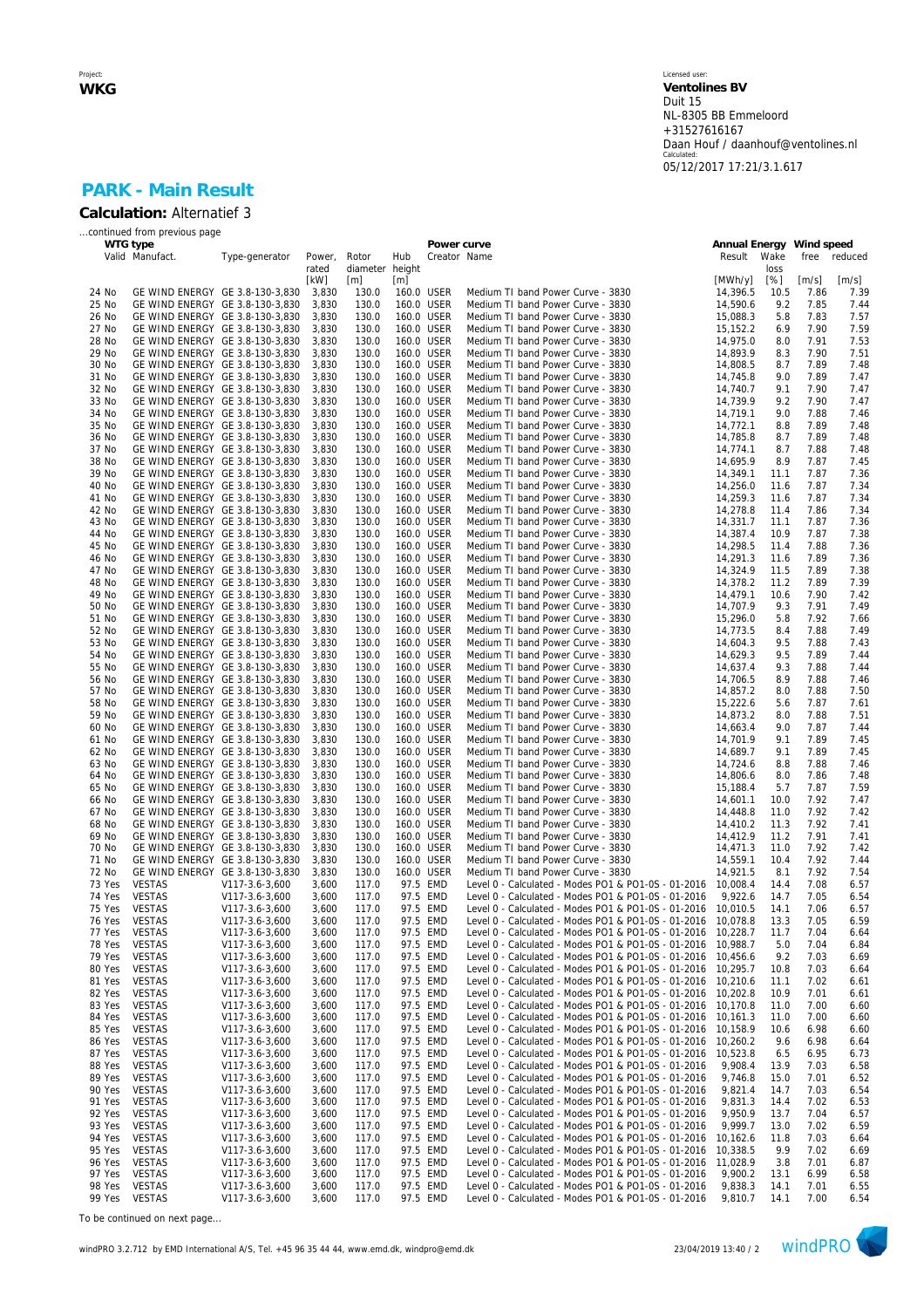# **PARK - Main Result**

**Calculation:** Alternatief 3

#### *...continued from previous page*

|         | WTG type        |                |             |                 |          | Power curve  |                                                              | Annual Energy Wind speed |      |                     |                     |
|---------|-----------------|----------------|-------------|-----------------|----------|--------------|--------------------------------------------------------------|--------------------------|------|---------------------|---------------------|
|         | Valid Manufact. | Type-generator | Power.      | Rotor           | Hub      | Creator Name |                                                              | Result                   | Wake | free                | reduced             |
|         |                 |                | rated       | diameter height |          |              |                                                              |                          | loss |                     |                     |
|         |                 |                | <b>TkW1</b> | [m]             | [m]      |              |                                                              | [MWh/v]                  | [%]  | $\lceil m/s \rceil$ | $\lceil m/s \rceil$ |
| 100 Yes | <b>VESTAS</b>   | V117-3.6-3.600 | 3.600       | 117.0           | 97.5 FMD |              | Level 0 - Calculated - Modes PO1 & PO1-0S - 01-2016          | 9.843.9                  | 13.9 | 7.01                | 6.55                |
| 101 Yes | VESTAS          | V117-3.6-3.600 | 3.600       | 117.0           | 97.5 FMD |              | Level 0 - Calculated - Modes PO1 & PO1-0S - 01-2016          | 9.889.5                  | 13.5 | 7.01                | 6.56                |
| 102 Yes | VESTAS          | V117-3.6-3.600 | 3.600       | 117.0           | 97.5 EMD |              | Level 0 - Calculated - Modes PO1 & PO1-0S - 01-2016          | 9.958.3                  | 13.0 | 7.01                | 6.58                |
| 103 Yes | VESTAS          | V117-3.6-3.600 | 3.600       | 117.0           | 97.5 FMD |              | Level 0 - Calculated - Modes PO1 & PO1-0S - 01-2016          | 10.081.8                 | 12.0 | 7.01                | 6.62                |
| 104 Yes | <b>VESTAS</b>   | V117-3.6-3.600 | 3.600       | 117.0           | 97.5 FMD |              | Level 0 - Calculated - Modes PO1 & PO1-0S - 01-2016 10.226.6 |                          | 10.3 | 7.00                | 6.66                |
| 105 Yes | <b>VESTAS</b>   | V117-3.6-3.600 | 3.600       | 117.0           |          | 97.5 FMD     | Level 0 - Calculated - Modes PO1 & PO1-0S - 01-2016 10.937.7 |                          | 4.2  | 7.00                | 6.85                |
|         |                 |                |             |                 |          |              |                                                              |                          |      |                     |                     |

Annual Energy results do not include any losses apart from wake losses. Additional losses and uncertainty must be considered for an investment decision.

### **WTG siting**

|                  | Dutch Stereo-RD/NAP 2008 |           |                                                                                                                                                                                                              | Calculation period                             |     |
|------------------|--------------------------|-----------|--------------------------------------------------------------------------------------------------------------------------------------------------------------------------------------------------------------|------------------------------------------------|-----|
|                  | X (east)                 | Y (north) | Z Row data/Description                                                                                                                                                                                       | Start                                          | End |
|                  |                          |           | m                                                                                                                                                                                                            |                                                |     |
| 1 New            |                          |           | 180,318.0 509,223.0 -4.9 GE WIND ENERGY GE 3.8-130 3830 130.0 !O! hub: 160,0 m (TOT: 225,0 m) (6183)                                                                                                         | 31/01/1993 31/01/2017                          |     |
| 2 New            |                          |           | 180,458.0 508,751.0 -6.0 GE WIND ENERGY GE 3.8-130 3830 130.0 !O! hub: 160,0 m (TOT: 225,0 m) (6184)                                                                                                         | 31/01/1993 31/01/2017                          |     |
| 3 New            |                          |           | 180,598.0 508,280.0 -4.3 GE WIND ENERGY GE 3.8-130 3830 130.0 !O! hub: 160,0 m (TOT: 225,0 m) (6185)                                                                                                         | 31/01/1993 31/01/2017                          |     |
| 4 New            |                          |           | 180,738.0 507,808.0 -4.0 GE WIND ENERGY GE 3.8-130 3830 130.0 !O! hub: 160,0 m (TOT: 225,0 m) (6186)                                                                                                         | 31/01/1993 31/01/2017                          |     |
| 5 New            |                          |           | 180,878.0 507,337.0 -6.0 GE WIND ENERGY GE 3.8-130 3830 130.0 !O! hub: 160,0 m (TOT: 225,0 m) (6187)                                                                                                         | 31/01/1993 31/01/2017                          |     |
| 6 New            |                          |           | 181,018.0 506,865.0 -4.0 GE WIND ENERGY GE 3.8-130 3830 130.0 !O! hub: 160,0 m (TOT: 225,0 m) (6188)                                                                                                         | 31/01/1993 31/01/2017                          |     |
| 7 New            |                          |           | 181,158.0 506,393.0 -5.0 GE WIND ENERGY GE 3.8-130 3830 130.0 !O! hub: 160,0 m (TOT: 225,0 m) (6189)                                                                                                         | 31/01/1993 31/01/2017                          |     |
| 8 New            |                          |           | 181,299.0 505,922.0 -5.7 GE WIND ENERGY GE 3.8-130 3830 130.0 !O! hub: 160,0 m (TOT: 225,0 m) (6190)                                                                                                         | 31/01/1993 31/01/2017                          |     |
| 9 New            |                          |           | 181,447.0 505,422.0 -6.5 GE WIND ENERGY GE 3.8-130 3830 130.0 !O! hub: 160,0 m (TOT: 225,0 m) (6191)                                                                                                         | 31/01/1993 31/01/2017                          |     |
| 10 New           |                          |           | 181,432.0 504,870.0 -4.0 GE WIND ENERGY GE 3.8-130 3830 130.0 !O! hub: 160,0 m (TOT: 225,0 m) (6192)                                                                                                         | 31/01/1993 31/01/2017                          |     |
| 11 New           |                          |           | 181,291.0 504,305.0 -5.0 GE WIND ENERGY GE 3.8-130 3830 130.0 !O! hub: 160,0 m (TOT: 225,0 m) (6193)                                                                                                         | 31/01/1993 31/01/2017                          |     |
| 12 New           |                          |           | 181,143.0 503,712.0 -5.7 GE WIND ENERGY GE 3.8-130 3830 130.0 !O! hub: 160,0 m (TOT: 225,0 m) (6194)                                                                                                         | 31/01/1993 31/01/2017                          |     |
| 13 New           |                          |           | 180,994.0 503,118.0 -5.4 GE WIND ENERGY GE 3.8-130 3830 130.0 !O! hub: 160,0 m (TOT: 225,0 m) (6195)                                                                                                         | 31/01/1993 31/01/2017                          |     |
| 14 New           |                          |           | 180,846.0 502,524.0 -5.1 GE WIND ENERGY GE 3.8-130 3830 130.0 !O! hub: 160,0 m (TOT: 225,0 m) (6196)                                                                                                         | 31/01/1993 31/01/2017                          |     |
|                  |                          |           | 180,704.0 501,956.0 -5.0 GE WIND ENERGY GE 3.8-130 3830 130.0 !O! hub: 160,0 m (TOT: 225,0 m) (6197)                                                                                                         | 31/01/1993 31/01/2017                          |     |
| 15 New           |                          |           |                                                                                                                                                                                                              |                                                |     |
| 16 New           |                          |           | 180,568.0 501,412.0 -5.0 GE WIND ENERGY GE 3.8-130 3830 130.0 !O! hub: 160,0 m (TOT: 225,0 m) (6198)                                                                                                         | 31/01/1993 31/01/2017                          |     |
| 17 New           |                          |           | 180,438.0 500,893.0 -4.9 GE WIND ENERGY GE 3.8-130 3830 130.0 !O! hub: 160,0 m (TOT: 225,0 m) (6199)                                                                                                         | 31/01/1993 31/01/2017                          |     |
| 18 New           |                          |           | 180,314.0 500,398.0 -5.1 GE WIND ENERGY GE 3.8-130 3830 130.0 !O! hub: 160,0 m (TOT: 225,0 m) (6200)                                                                                                         | 31/01/1993 31/01/2017                          |     |
| 19 New           |                          |           | 180,038.0 499,969.0 -5.5 GE WIND ENERGY GE 3.8-130 3830 130.0 !O! hub: 160,0 m (TOT: 225,0 m) (6201)<br>179,640.0 499,651.0 -6.0 GE WIND ENERGY GE 3.8-130 3830 130.0 !O! hub: 160,0 m (TOT: 225,0 m) (6202) | 31/01/1993 31/01/2017                          |     |
| 20 New           |                          |           |                                                                                                                                                                                                              | 31/01/1993 31/01/2017                          |     |
| 21 New           |                          |           | 179,242.0 499,332.0 -5.0 GE WIND ENERGY GE 3.8-130 3830 130.0 !O! hub: 160,0 m (TOT: 225,0 m) (6203)                                                                                                         | 31/01/1993 31/01/2017                          |     |
| 22 New           |                          |           | 178,844.0 499,013.0 -5.0 GE WIND ENERGY GE 3.8-130 3830 130.0 !O! hub: 160,0 m (TOT: 225,0 m) (6204)                                                                                                         | 31/01/1993 31/01/2017                          |     |
| 23 New           |                          |           | 178,446.0 498,694.0 -5.1 GE WIND ENERGY GE 3.8-130 3830 130.0 !O! hub: 160,0 m (TOT: 225,0 m) (6205)<br>178,048.0 498,376.0 -4.8 GE WIND ENERGY GE 3.8-130 3830 130.0 !O! hub: 160,0 m (TOT: 225,0 m) (6206) | 31/01/1993 31/01/2017                          |     |
| 24 New<br>25 New |                          |           | 177,650.0 498,057.0 -5.0 GE WIND ENERGY GE 3.8-130 3830 130.0 !O! hub: 160,0 m (TOT: 225,0 m) (6207)                                                                                                         | 31/01/1993 31/01/2017<br>31/01/1993 31/01/2017 |     |
| 26 New           |                          |           | 177,252.0 497,738.0 -5.6 GE WIND ENERGY GE 3.8-130 3830 130.0 !O! hub: 160,0 m (TOT: 225,0 m) (6208)                                                                                                         | 31/01/1993 31/01/2017                          |     |
| 27 New           |                          |           | 183,025.0 505,975.0 -5.0 GE WIND ENERGY GE 3.8-130 3830 130.0 !O! hub: 160,0 m (TOT: 225,0 m) (6209)                                                                                                         | 31/01/1993 31/01/2017                          |     |
| 28 New           |                          |           | 183,027.0 505,485.0 -4.8 GE WIND ENERGY GE 3.8-130 3830 130.0 !O! hub: 160,0 m (TOT: 225,0 m) (6210)                                                                                                         | 31/01/1993 31/01/2017                          |     |
| 29 New           |                          |           | 183,028.0 504,995.0 -5.4 GE WIND ENERGY GE 3.8-130 3830 130.0 !O! hub: 160,0 m (TOT: 225,0 m) (6211)                                                                                                         | 31/01/1993 31/01/2017                          |     |
| 30 New           |                          |           | 183,030.0 504,505.0 -5.0 GE WIND ENERGY GE 3.8-130 3830 130.0 !O! hub: 160,0 m (TOT: 225,0 m) (6212)                                                                                                         | 31/01/1993 31/01/2017                          |     |
| 31 New           |                          |           | 182,978.0 504,018.0 -5.8 GE WIND ENERGY GE 3.8-130 3830 130.0 !O! hub: 160,0 m (TOT: 225,0 m) (6213)                                                                                                         | 31/01/1993 31/01/2017                          |     |
| 32 New           |                          |           | 182,884.0 503,537.0 -4.0 GE WIND ENERGY GE 3.8-130 3830 130.0 !O! hub: 160,0 m (TOT: 225,0 m) (6214)                                                                                                         | 31/01/1993 31/01/2017                          |     |
| 33 New           |                          |           | 182,791.0 503,056.0 -3.9 GE WIND ENERGY GE 3.8-130 3830 130.0 !O! hub: 160,0 m (TOT: 225,0 m) (6215)                                                                                                         | 31/01/1993 31/01/2017                          |     |
| 34 New           |                          |           | 182,697.0 502,575.0 -4.3 GE WIND ENERGY GE 3.8-130 3830 130.0 !O! hub: 160,0 m (TOT: 225,0 m) (6216)                                                                                                         | 31/01/1993 31/01/2017                          |     |
| 35 New           |                          |           | 182,599.0 502,070.0 -4.1 GE WIND ENERGY GE 3.8-130 3830 130.0 !O! hub: 160,0 m (TOT: 225,0 m) (6217)                                                                                                         | 31/01/1993 31/01/2017                          |     |
| 36 New           |                          |           | 182,497.0 501,544.0 -3.3 GE WIND ENERGY GE 3.8-130 3830 130.0 !O! hub: 160,0 m (TOT: 225,0 m) (6218)                                                                                                         | 31/01/1993 31/01/2017                          |     |
| 37 New           |                          |           | 182,395.0 501,018.0 -4.1 GE WIND ENERGY GE 3.8-130 3830 130.0 !O! hub: 160,0 m (TOT: 225,0 m) (6219)                                                                                                         | 31/01/1993 31/01/2017                          |     |
| 38 New           |                          |           | 182,292.0 500,492.0 -6.0 GE WIND ENERGY GE 3.8-130 3830 130.0 !O! hub: 160,0 m (TOT: 225,0 m) (6220)                                                                                                         | 31/01/1993 31/01/2017                          |     |
| 39 New           |                          |           | 182,190.0 499,966.0 -4.8 GE WIND ENERGY GE 3.8-130 3830 130.0 !O! hub: 160,0 m (TOT: 225,0 m) (6221)                                                                                                         | 31/01/1993 31/01/2017                          |     |
| 40 New           |                          |           | 181,881.0 499,582.0 -4.1 GE WIND ENERGY GE 3.8-130 3830 130.0 !O! hub: 160,0 m (TOT: 225,0 m) (6222)                                                                                                         | 31/01/1993 31/01/2017                          |     |
| 41 New           |                          |           | 181,573.0 499,198.0 -4.0 GE WIND ENERGY GE 3.8-130 3830 130.0 !O! hub: 160,0 m (TOT: 225,0 m) (6223)                                                                                                         | 31/01/1993 31/01/2017                          |     |
| 42 New           |                          |           | 181,264.0 498,815.0 -5.0 GE WIND ENERGY GE 3.8-130 3830 130.0 !O! hub: 160,0 m (TOT: 225,0 m) (6224)                                                                                                         | 31/01/1993 31/01/2017                          |     |
| 43 New           |                          |           | 180,956.0 498,431.0 -5.0 GE WIND ENERGY GE 3.8-130 3830 130.0 !O! hub: 160,0 m (TOT: 225,0 m) (6225)                                                                                                         | 31/01/1993 31/01/2017                          |     |
| 44 New           |                          |           | 180,647.0 498,047.0 -4.6 GE WIND ENERGY GE 3.8-130 3830 130.0 !O! hub: 160,0 m (TOT: 225,0 m) (6226)                                                                                                         | 31/01/1993 31/01/2017                          |     |
| 45 New           |                          |           | 180,339.0 497,663.0 -5.0 GE WIND ENERGY GE 3.8-130 3830 130.0 !O! hub: 160,0 m (TOT: 225,0 m) (6227)                                                                                                         | 31/01/1993 31/01/2017                          |     |
| 46 New           |                          |           | 179,917.0 497,364.0 -4.6 GE WIND ENERGY GE 3.8-130 3830 130.0 !O! hub: 160,0 m (TOT: 225,0 m) (6228)                                                                                                         | 31/01/1993 31/01/2017                          |     |
| 47 New           |                          |           | 179,495.0 497,065.0 -5.2 GE WIND ENERGY GE 3.8-130 3830 130.0 !O! hub: 160,0 m (TOT: 225,0 m) (6229)                                                                                                         | 31/01/1993 31/01/2017                          |     |
| 48 New           |                          |           | 179,073.0 496,767.0 -5.7 GE WIND ENERGY GE 3.8-130 3830 130.0 !O! hub: 160,0 m (TOT: 225,0 m) (6230)                                                                                                         | 31/01/1993 31/01/2017                          |     |
| 49 New           |                          |           | 178,651.0 496,468.0 -5.8 GE WIND ENERGY GE 3.8-130 3830 130.0 !O! hub: 160,0 m (TOT: 225,0 m) (6231)                                                                                                         | 31/01/1993 31/01/2017                          |     |
| 50 New           |                          |           | 178,229.0 496,169.0 -4.9 GE WIND ENERGY GE 3.8-130 3830 130.0 !O! hub: 160,0 m (TOT: 225,0 m) (6232) 31/01/1993 31/01/2017                                                                                   |                                                |     |

*To be continued on next page...*